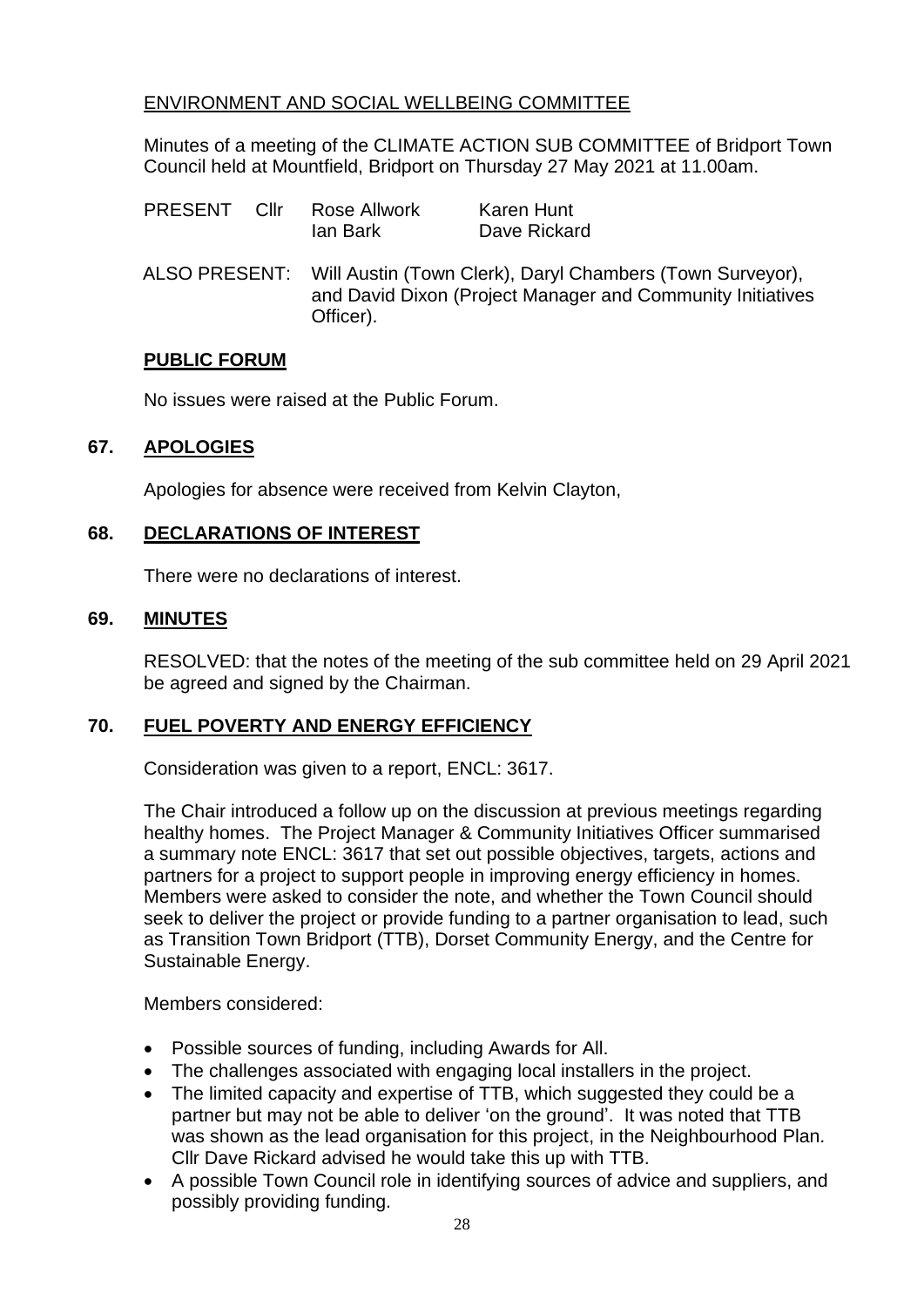- Bridging the gap between volunteer support and professional activity. Salford was identified as a possible source of information. A helpline and engagement at events was suggested as a possible approach rather than door-knocking, with home visits by prior appointment.
- Concerns about obstacles to encouraging take-up of home visits by advisers.
- A key message to residents about taking on board the climate emergency and acting individually.
- Whether a person should be engaged to drive the project forward, and if so whether this should be as an employee or on a contracted basis.
- Engagement of other partner organisations such as Magna Housing Ltd, whom it was noted were keen to be involved but would not run the project.
- The need to engage 'hard to reach' parts of the community.
- The need for a brief as the basis for engaging a lead person or organisation.
- The 'solar streets' initiative, which it was suggested should be considered separately.

RESOLVED: that a brief be developed for a contract for coordination and delivery of the initiative, to be taken forward under delegation to the Chairman and the Project Manager & Community Initiatives Officer.

RESOLVED: that subject to approval by the Finance & General Purposes Committee, up to £10,000 be allocated in support of the project from the Climate Emergency Reserve, to cover any shortfall in external funding.

# **71. ACCESS & MOVEMENT STUDY**

The Project Manager & Community Initiatives Officer reported that the Study was reaching a conclusion. Two Town Centre Working Group meetings had considered problems, key findings and options ranging from an incremental approach to change, through more ambitious measures to encourage modal shift, to radical transformation. The outcomes of the Study would be used to support future projects, and early findings had already been shared with Highways England and WSP in relation to proposed improvements to the A35.

Members discussed:

- The importance of measures to address climate change and pollution.
- The timescales for completion of the Study. The Project Manager & Community Initiatives Officer advised that Planning Committee was expected to consider the final report on 28 June, following which it would be submitted for inclusion in Dorset Council's Local Transport Plan review, to support bids for government funding.
- The scope for amelioration and a greener, cleaner town centre.
- How the views of the sub committee could be incorporated into the discussion at Planning Committee.

RESOLVED: that the Chair should draft a representation to the Planning Committee setting out the views expressed by sub committee members.

# **72. COMMUNICATIONS AND UPDATES ON OTHER ISSUES**

The Town Clerk reminded members that the Annual Town Meeting was to be held at 7pm that evening.